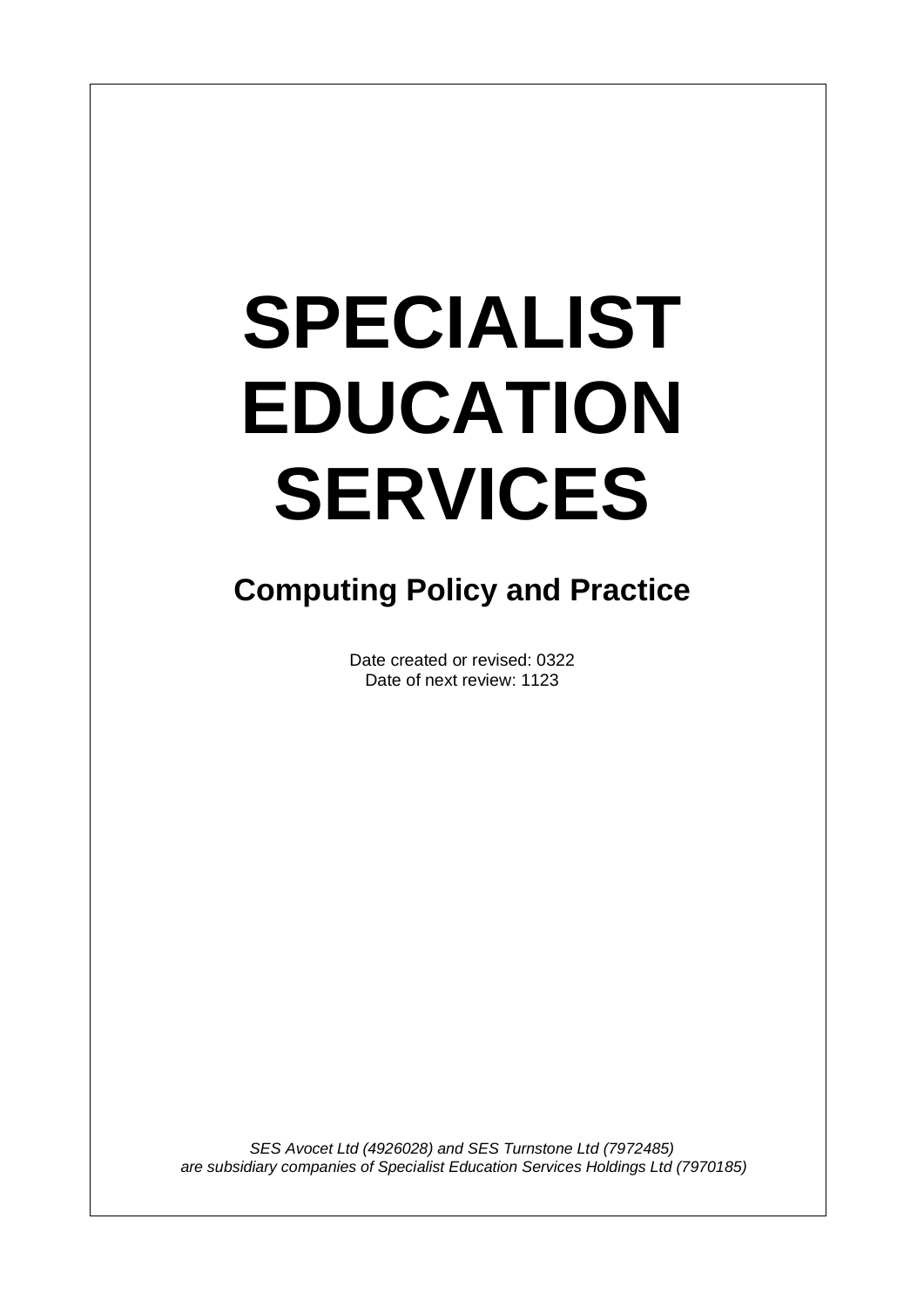# **CONTENTS**

| 1            | <b>Rationale</b>                            |                                                             |                |
|--------------|---------------------------------------------|-------------------------------------------------------------|----------------|
| $\mathbf{2}$ | <b>Aims and Objectives</b>                  |                                                             |                |
|              | 2.1                                         | <b>Computing and National Curriculum Aims</b>               | $\overline{2}$ |
|              | $2.2\phantom{0}$                            | Citizenship and Reading, Writing, Communication, Maths and  |                |
|              |                                             | <b>Computing Skills</b>                                     | 3              |
|              | 2.3                                         | Computing and Personal, Emotional and Social Development    | $\overline{4}$ |
|              | 2.4                                         | Computing and the SEMH (Social Emotional and Mental Health) |                |
|              |                                             | <b>Dimension</b>                                            | 4              |
| 3            | <b>Computing and Key Outcomes</b>           |                                                             |                |
|              | 3.1                                         | <b>Enjoy and Achieve</b>                                    | 6              |
|              | 3.2                                         | Be Healthy                                                  | 6              |
|              | 3.3                                         | <b>Stay Safe</b>                                            | 6              |
|              | 3.4                                         | Achieve Economic Well-being                                 | $\overline{7}$ |
|              | 3.5                                         | Make a Positive Contribution                                | $\overline{7}$ |
| 4            | The Implementation of Computing             |                                                             |                |
|              | 4.1                                         | <b>Equal Opportunities</b>                                  | 8              |
|              | 4.2                                         | Computing as a Cross-Curricular Subject                     | 9              |
|              | 4.3                                         | <b>Teaching and Learning Styles</b>                         | 10             |
|              | 4.4                                         | <b>Presentation of Work</b>                                 | 10             |
|              | 4.5                                         | Computing as an Accredited Subject                          | 11             |
|              | 4.6                                         | Progression in Computing                                    | 11             |
|              | 4.7                                         | <b>Differentiation</b>                                      | 12             |
|              | 4.8                                         | <b>Assessment and Recording</b>                             | 13             |
|              | 4.9                                         | <b>Staff Development</b>                                    | 15             |
| 5            | <b>SMSC and British Values in Computing</b> |                                                             |                |
|              | 5.1                                         | <b>SMSC</b>                                                 | 15             |
|              | 5.2                                         | <b>British Values</b>                                       | 16             |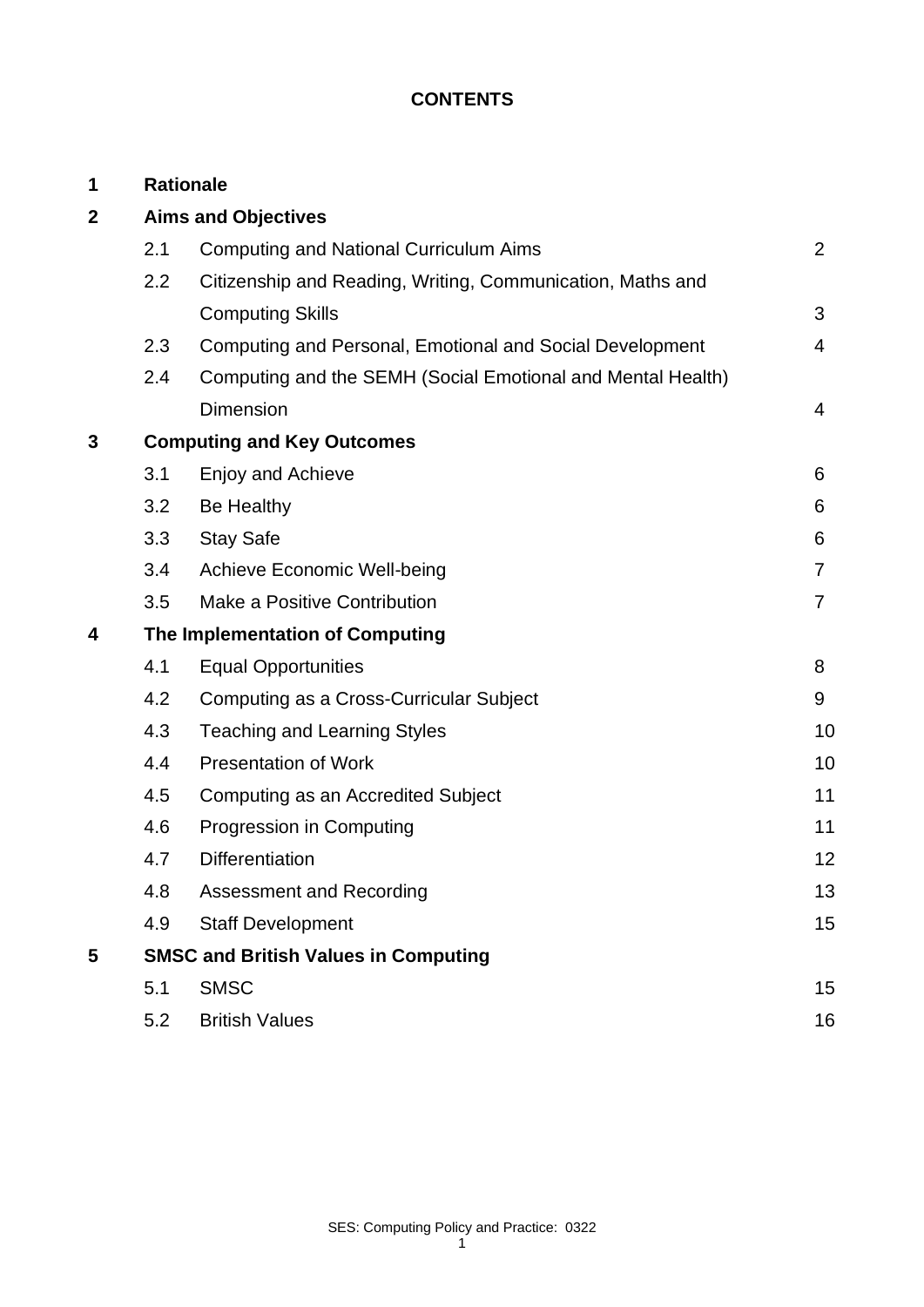# **1 RATIONALE**

This document should be read in conjunction with the Curriculum Intent Statement, which outlines specific issues underpinning the curriculum approach at SES.

The very nature and purpose of the holistic provision at our establishments means that the focus is always on the 'whole child'. This is amplified in the range of documentation, policy and practice that reflects our philosophy of '24hr' learning, coupled with our "no limits' positive psychology.

The intensity of work in this respect, with both the child and where possible, family, is beyond what any child in a mainstream setting, and in many other specialist settings, would experience because of the very purpose and nature of practice at SES.

This document sets out the policy and principles that underpin the whole process of learning across the twenty-four hour learning experience available.

At SES we regard Computing (computer science, information technology and digital literacy) to be extremely powerful in delivering a high quality individualised curriculum. Computing is taught both as a discreet subject and as a cross-curricular subject. In many cases it may be the primary vehicle for key elements of a students highly personalised learning.

This document serves to give guidance to all staff with regard to common aspects of Computing, whether part of formal teaching time or part of a wider informal learning. It contains guidance on planning and developing Computing within subject areas. It also identifies the content of discreet Computing and computing subject teaching.

It is our belief that Computing should be fully integrated into the teaching and learning approaches in all subjects and in all aspects of the Learning Centre day. Equally access to Computing outside normal Learning Centre time not only enhances and supports academic learning but also responds to the need for a wider understanding of how Computing skills underpin so much more of our day-today interactions and transactions.

# **2 AIMS AND OBJECTIVES**

The Computing curriculum includes a clearly-articulated strand of computer science (including programming) as the underlying subject discipline, alongside the use and application of digital technology. These changes represent a qualitative shift in the subject, not an incremental change. At SES all staff support the development of Computing through twenty-four hour learning and personalised approaches, enabling students the opportunity to gain essential digital technology skills and knowledge. Therefore the computing curriculum is predominantly taught within the Learning Centre.

# 2.1 COMPUTING AND NATIONAL CURRICULUM AIMS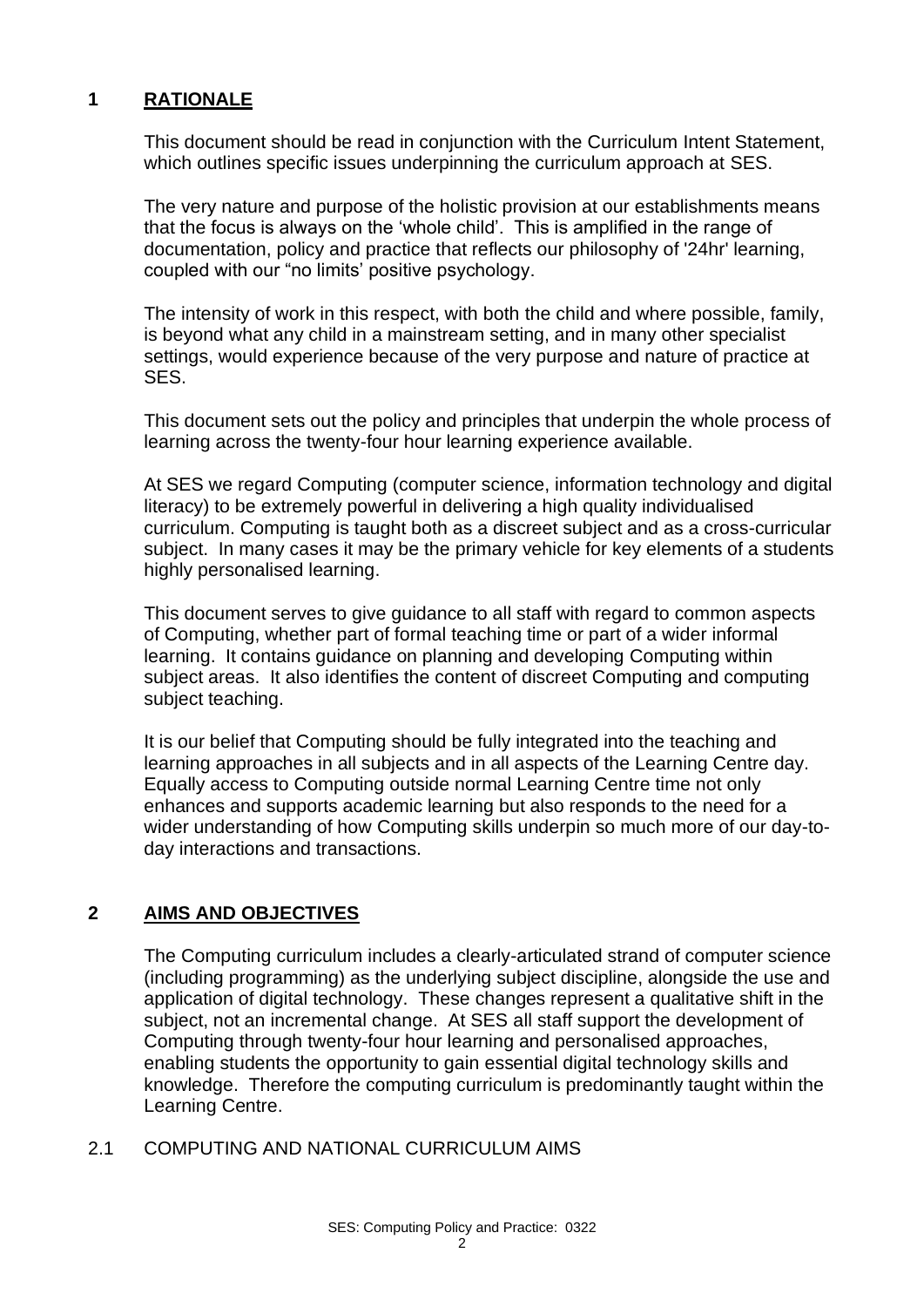A high-quality computing education equips pupils to use computational thinking and creativity to understand and change the world. Computing has deep links with mathematics, science, and design and technology, and provides insights into both natural and artificial systems. The core of computing is computer science, in which pupils are taught the principles of information and computation, how digital systems work, and how to put this knowledge to use through programming. Building on this knowledge and understanding, pupils are equipped to use information technology to create programs, systems and a range of content. Computing also ensures that pupils become digitally literate – able to use, and express themselves and develop their ideas through, information and communication technology – at a level suitable for the future workplace and as active participants in a digital world.

The national curriculum for computing aims to ensure that all pupils:

- can understand and apply the fundamental principles and concepts of computer science, including abstraction, logic, algorithms and data representation
- can analyse problems in computational terms, and have repeated practical experience of writing computer programs in order to solve such problems
- can evaluate and apply information technology, including new or unfamiliar technologies, analytically to solve problems
- are responsible, competent, confident and creative users of information and communication technology.

# 2.2 COMPUTING AND READING, WRITING, COMMUNICATION, MATHS AND COMPUTING SKILLS (RWCM+C)

RWCM+C skills are core elements of English, Mathematics and Computing that provide individuals with the skills and abilities they need to operate confidently, effectively and independently in life, their communities and work. Individuals possessing these skills are able to progress in education, training and employment and make a positive contribution to the communities in which they live and work.

Development of RWCM+C skills is embedded within personalised programmes of study in Computing. RWCM+C skills within the curriculum is not limited to this subject. The curriculum offers opportunities for RWCM+C skills development in Computing, which encourages working beyond the Learning Centre and making links to a wide range of learning opportunities. To be effective, RWCM+C skills teaching must be relevant and allow learners to engage with real situations in the real world.

Learners need opportunities to:

- apply their skills in plausible contexts or use their skills for real purposes
- engage with the world beyond the Learning Centre
- integrate learning by linking knowledge within and between the RWCM+C areas
- spend time planning and developing their work
- make choices and decisions, think creatively and act independently
- experience success in real situations as a result of using their skills effectively

SES aspire to develop learners confidence in RWCM+C skills through English by providing opportunities to;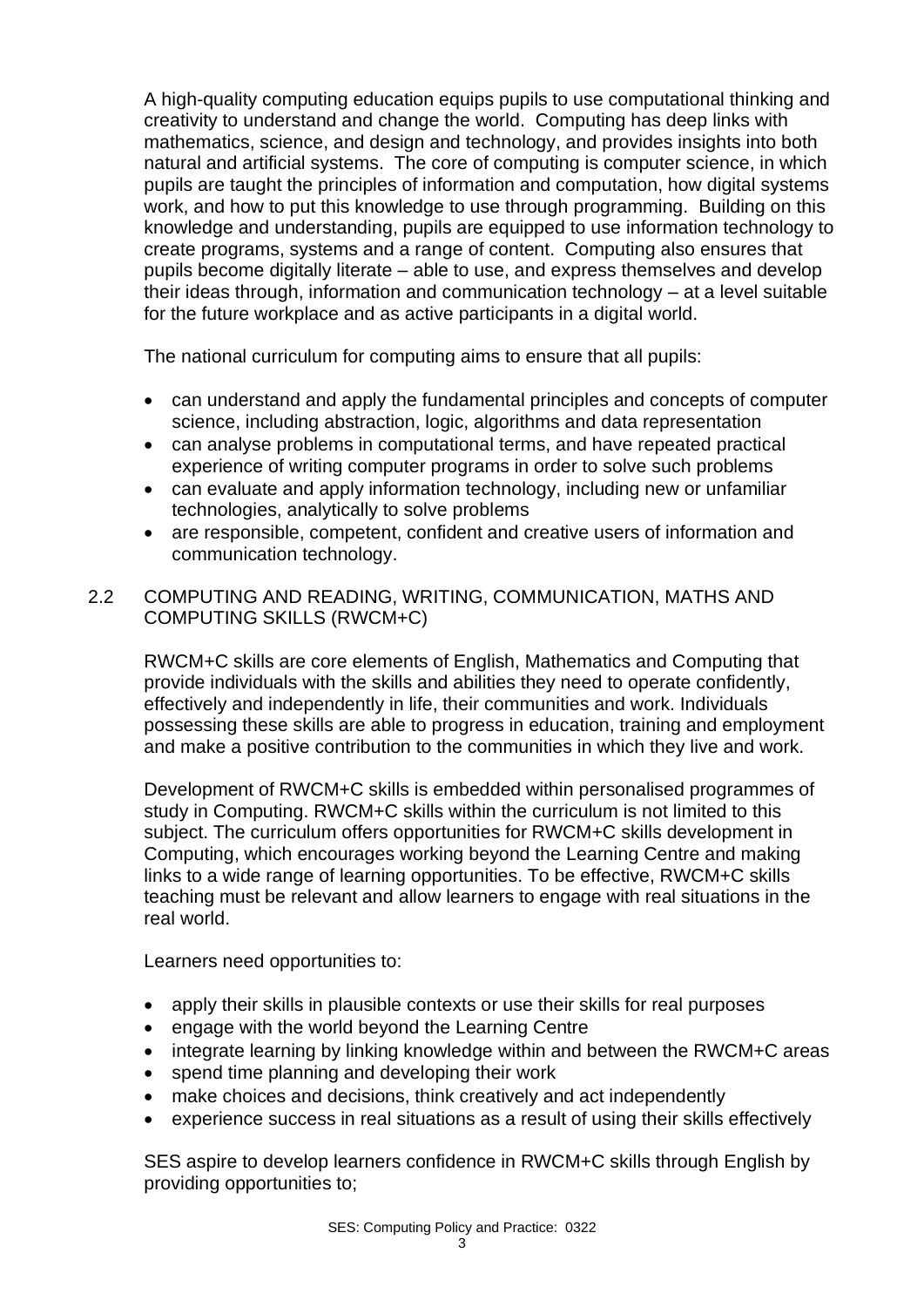- read and understand information and instructions, then use this understanding to act appropriately.
- Interpret given information in line with specific learning intention.
- Record evidence of learning in written form of varying formats at appropriate timescales, taking into account individual needs of learners.
- use key terminology to explore and develop knowledge and understanding.
- use verbal communication to effectively develop knowledge and understanding
- to acknowledge listening as integral to developing knowledge and understanding
- to seek opportunities to develop mathematically skills in the areas of using and applying, number, shape, space and measure and handling data.
- to integrate opportunities for a contextualised use of computing applications.

# 2.3 COMPUTING AND PERSONAL, EMOTIONAL AND SOCIAL DEVELOPMENT (PSD)

Effective planning for PSD in Computing must ensure that relevant elements, are embedded into; individual learning episodes, sequences of work, teaching approaches and learning outcomes. When this is done well, it will build individual confidence, enrich the experiences of leaners and support their progress in Computing, while increasing coherence across the curriculum.

At SES mastery of PESD skills is integral to all aspects of Learning Opportunities through a holistic and cross-curricular approach. . We seek to ensure pupils demonstrate that they can develop and then apply their PESD skills in an extensive range of subject based and real life contexts. In Computing we promote the consolidation of core PESD skills by structuring learning opportunities to promote development in this area. Progress in PESD is reflected in personalised PESD files and Learning Centre Education Plans.

#### 2.4 COMPUTING AND THE SEMH (SOCIAL EMOTIONAL AND MENTAL HEALTH) DIMENSION

There is a deeper dimension to the use of Computing for children with social, emotional and mental health difficulties which links with the process of building their 'self esteem'. It must be remembered that they have been in a world where previously they may well have been denied adult trust, support and confidence, and where they might have been denied access to equipment and resources because of their behaviour.

At SES we view Computing as a major contributor to validating our learners sense of self and self worth, and confidence in their ability to access a digital information world, engage with it and express themselves through the use of technology.

- Use of Computing provides motivation. The best software and apps creates their own motivation
- Use of Computing gives children a sense of achievement especially in the area of digital literacy where the final result can be a perfectly presented piece of writing. The positive feedback is immediate.
- SES: Computing Policy and Practice: 0322 • Children can assess and correct their own work in areas other than word processing. A good piece of software that puts the child in control of his own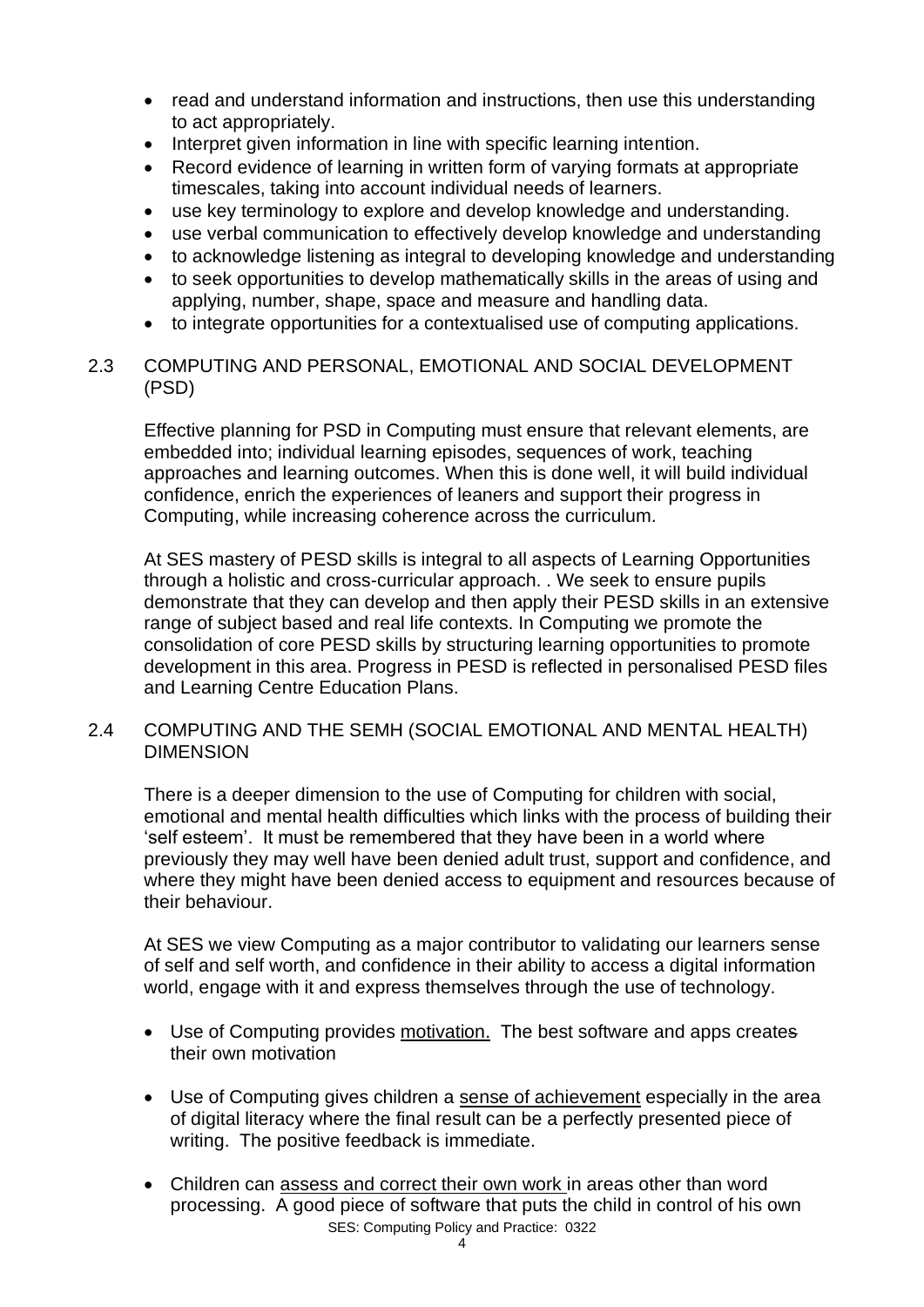learning will do this. Drawing a shape will, for example, be a process of trying something out and improving it and this is not always easy to achieve in other learning situations.

- Using Computing enables results to be presented in a greater variety of ways. When using a digital literacy, it is easy to alter the layout of a page. When using a database, graphs can be drawn and redrawn and frequency groupings altered by the child in order to get the most appropriate display of data.
- The speed of the computer will help children to become more proficient at handling and retrieving data. Tasks that take a long time when using pen and paper are easily accomplished while children maintain their interest without becoming bogged down in the mechanics of sorting the information.
- Use of Computing allows simulations of experiences that would be difficult to arrange otherwise. Fighting an oil slick or creating a nuclear explosion using a computer can give children a safe experience of the decisions and problems involved. More specifically programmes can be used to support progress in areas of social deficit such as taking responsibility.
- The use of Computing develops group skills in certain tasks. The best course of action will be discussed or perhaps sorting out the right question to ask a database for information will be as a result of children discussing their work together.

The following specific objectives relate to Computing and the students at our establishments:

- To use a variety of information sources and Computing tools such as computers, iPads, iPods, TV, digital video, podcasts and Internet to analyse, process and present information as well as model, measure and control external events.
- To introduce students to the way in which computers and other mobile technology are used in society to ensure that students are confident in the use of computers and understand the consequences of their use
- To understand how changes in technology affect safety, including how to protect their online privacy.
- To ensure that students are competent and confident in the use of word and data processors
- To assist students to develop skills in information handling, logical thinking, problem solving and control techniques, thereby allowing them to take charge of their learning environment
- To allow students, through the modelling power of computers, to experience simulated activities, which create safe environments where they can explore problems which are beyond the normal scope of the learning environment
- By the use of specific and relevant software, to match the interactive nature of the computer to the particular individual needs of our students.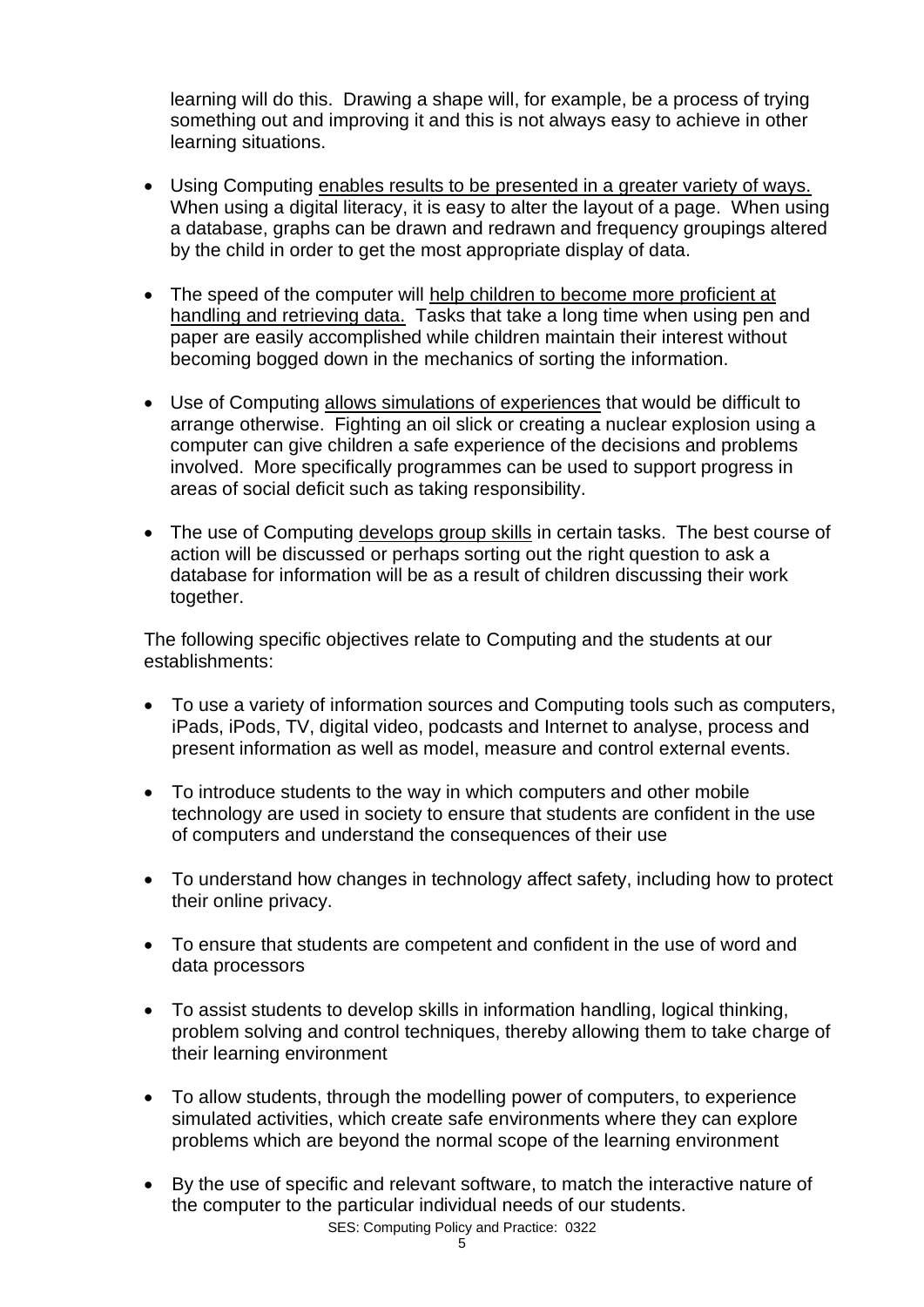- To enhance work being undertaken in every area of the curriculum by integrating the use of computers and new technology wherever possible
- To ensure that staff regard the computer as a tool to be used across the curriculum in order that our students are able to gain maximum benefit from its use.
- To develop capability, creativity and knowledge in computer science and digital media.
- To encourage students to improve their ability to communicate with others by writing and refining texts for different purposes and audiences, by communicating face to face and by email
- To encourage students to work collaboratively by discussing their own and others' work and working appropriately with others via email and use of the internet

# **3 COMPUTING AND KEY OUTCOMES**

These key outcomes are a useful vehicle to conceptualise a holistic approach to children's needs*.*

#### 3.1 ENJOY AND ACHIEVE

Computing contributes to students' enjoyment and sense of achievement by providing powerful tools to support their creativity, initiative and independent thinking. The subject enables students to explore possibilities, seek innovative alternatives, take risks with their thinking, make new connections, and adapt and modify their ideas.

Computing gives students tools to convey their ideas in original ways and to develop effective communication skills. Students appreciate the opportunities Computing gives them to investigate real people, events and places that are relevant to their own lives and to current world events. They also value the use of digital communication technology to engage with others when discussing issues or working collaboratively.

# 3.2 BE HEALTHY

Computing provides access via the internet to a wealth of information about health and wellbeing, which students can use to inform healthy lifestyle choices. Dedicated nutritional software, and the use of dietary and nutritional models, can inform students' decisions about healthy eating and maintaining a balanced diet. Students can use monitoring technology during exercise and analyse data such as cardiovascular activity to help improve their physical performance and general wellbeing.

#### 3.3 STAY SAFE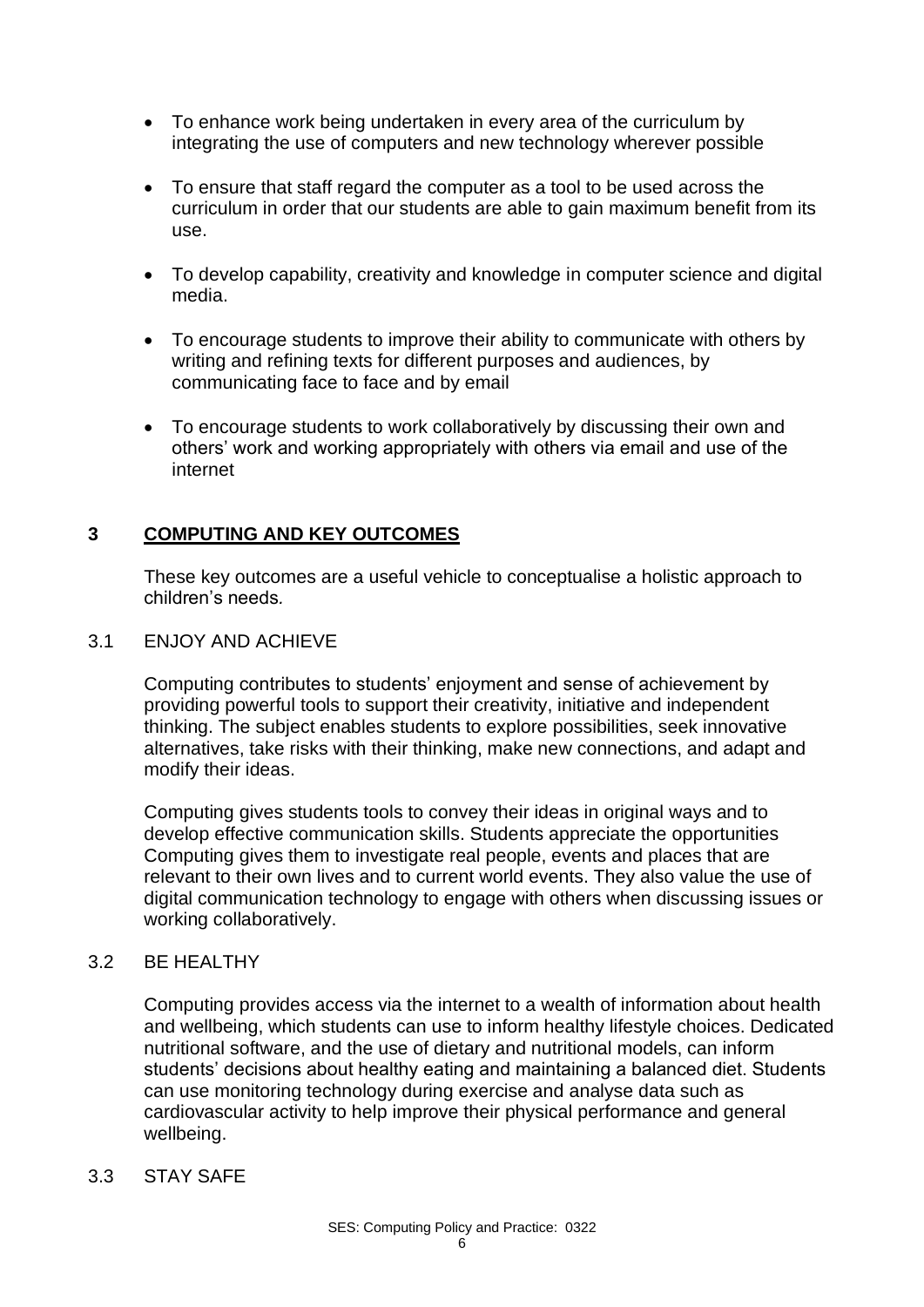When using Computing, students learn to stay safe through understanding risk and developing safe working practices. Students recognise and apply health and safety measures that include the correct positioning of Computing equipment and chairs, and taking regular breaks from computer screens. Students learn about the safe and responsible use of Computing, in particular when using email and the internet. They learn to take responsibility for their own safety (for example, by avoiding disclosure of personal details). Students learn to consider the safety of, and show respect for, other people.

# 3.4 ACHIEVE ECONOMIC WELL-BEING

Computing plays an important role in contributing to young people's long-term economic wellbeing. The subject helps to develop individuals who can make informed decisions about when and how to use their Computing skills to support their learning and other work. Computing is fundamental to full participation in and engagement with modern society, and is essential for many jobs.

Through Computing students learn to obtain, analyse, develop and present information in formats that meet the needs of various audiences. Computing encourages students to be adaptable, to find creative solutions to problems, to plan and prepare, and to engage in effective collaborative working. These transferable skills help to equip students for lifelong learning and for the world of work.

# 3.5 MAKE A POSITIVE CONTRIBUTION

The emphasis in Computing on communicating, exchanging and presenting information and ideas provides students with skills and opportunities to make positive contributions. Computing provides tools that support collaborative working and problem-solving locally and globally. The subject offers wide-scale access to information and ideas that enhance students' knowledge and understanding of local, national and international issues, enabling their contributions to be both informed and positive. Computing enables students to share and exchange information with people from diverse cultural and socio-economic backgrounds. This experience can lead students to consider their own role in the world and how they might contribute in positive ways.

Computing provides students with tools that can help them to improve their understanding of their place in the world, to assess and develop values, and to consider their responsibilities to other people and to the environment. The programme of study encourages reflection on the increasing use of technology. Students consider social, ethical and cultural implications for individuals and society; these include issues such as sustainability, equality of access, security of personal information, copyright, plagiarism, and the responsible

# **4 THE IMPLEMENTATION OF COMPUTING**

This document details the planning, implementation and evaluation of Computing, which serves both as a reference point and working document for staff. Reference should also be made to the school's Acceptable Use of Technology Policy and the Assessment, Recording and Reporting Policy and Practice documents.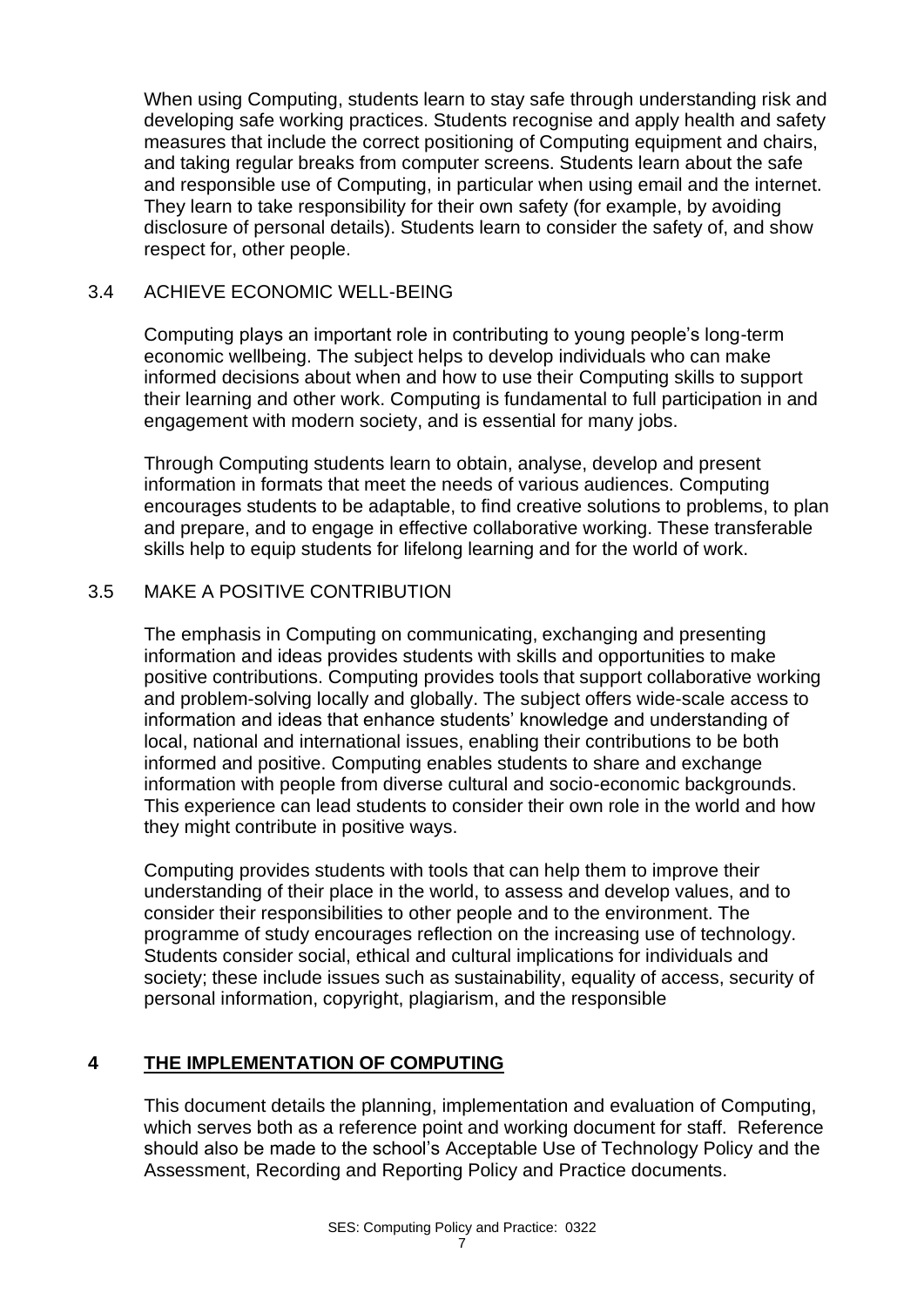SES recognises, but is not limited to, the common framework provided by the structuring of Computing within the National Curriculum.

# 4.1 EQUAL OPPORTUNITIES

SES is committed to ensuring that all students are treated with equality of regard.

This will involve:

- Providing equality of opportunity in the computing curriculum in an attempt to maximise the potential of each individual student
- Treating as of equal value the different needs, interests and abilities of individual students
- Through their experiences students should have respect for others and the idea that all should be treated as equals

In pursuing this policy with regard to individual students, there are four categories of difference between groups of students, in which it is generally acknowledged that 'treatment as equals' may be problematic and for which it is therefore important to have specific policies. These are:

- Racial/Cultural differences
- Social-class differences
- Ability differences
- Gender differences

# 4.1.1 Racial/Cultural Differences

It is vital that staff avoid any racial bias or stereotyping with respect to the particular individuals who are from ethnic-minority backgrounds and that they are alert to and willing to challenge any such discrimination or stereotyping by other students.

# 4.1.2 Gender Differences

Equal opportunities in terms of participation are carefully considered, however, issues of prejudiced attitudes and stereotyping towards the opposite sex can be in existence and can potentially be magnified in our environments, especially given the contextual background and past experiences of our young people.

Staff should therefore be aware of this and should be willing to challenge any such discrimination or stereotyping by students. Furthermore such risks can be mitigated through planned teaching strategies.

#### 4.1.3 Social Class Differences

Computing can form a prominent part of a child's domestic/home situation. However, some equipment can be very expensive and beyond the reach of many homes. Staff should be aware of making assumptions about student's levels of knowledge and opportunities for practising skills that invariably have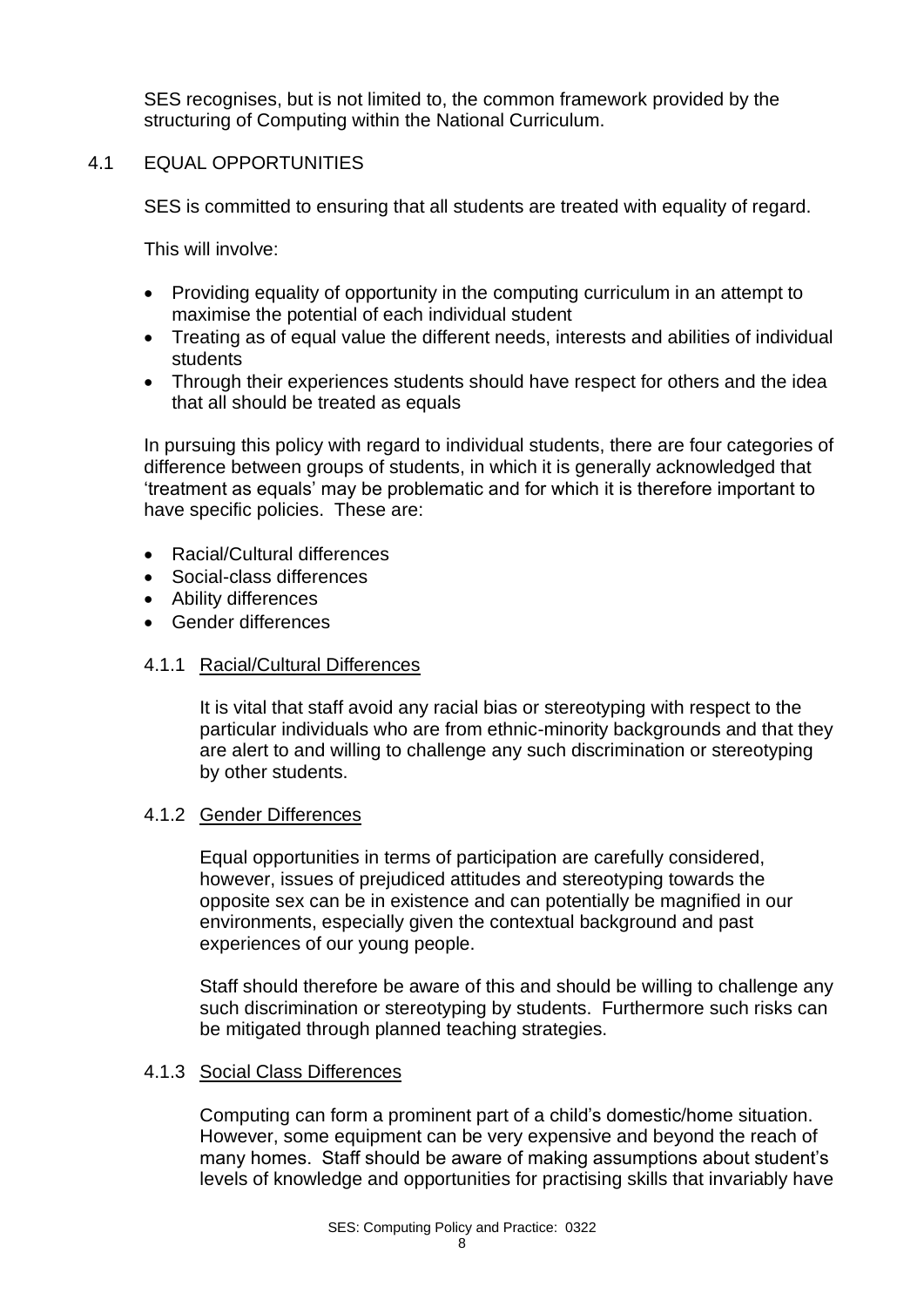a bearing on rate of progress. Within the home setting all children will have access to a PC for self study, homework and some social and leisure use.

#### 4.1.4 Ability Differences

SES establishments are resourced such that Students receive a highly individualised curriculum based on their Portfolio of Achievement and Needs. Implicit in this is a response to differing levels of ability.

It is also important that protected characteristics as defined in the SES Equality and Diversity Policy are considered when planning and implementing teaching practice to ensure equal opportunities. This policy should therefore be read in conjunction with the SES Equality and Diversity Policy and Practice document and the DfE guidance around our equality duty.

#### 4.2 COMPUTING AS A CROSS CURRICULAR SUBJECT

It is important to stress the inter-relationship of Computing with many other areas of the curriculum and with aspects of communication and social functioning beyond the Learning Centre. At each establishment every aspect of its operation is viewed as a potential vehicle for building upon children's knowledge, understanding and skills. All staff need to be skilled at finding unobtrusive ways of supporting crosscurricular links taking advantage of the total living experience without this intruding on the naturalness of domestic living.

Cross-curriculum dimensions provide important unifying areas of learning that help young people make sense of the world and give education relevance and authenticity. They reflect the major ideas and challenges that face individuals and society.

Dimensions can add a richness and relevance to the curriculum experience of young people. They can provide a focus for work within and between subjects and across the curriculum as a whole, including the routines, events and ethos of the school.

Cross-curriculum dimensions include:

- identity and cultural diversity
- healthy lifestyles
- community participation
- enterprise
- global dimension and sustainable development
- technology and the media
- creativity and critical thinking

Cross-curricular working is essential to develop pupils Computing capability in other subjects and provide essential skills for the workplace. Cross-curricular Computing will ensure that the pupils have a better understanding of the contexts where Computing can be applied and used effectively. Pupils will become increasingly more familiar and understand the benefits that Computing has for their own learning and future careers as they make increasing usage of it across the curriculum.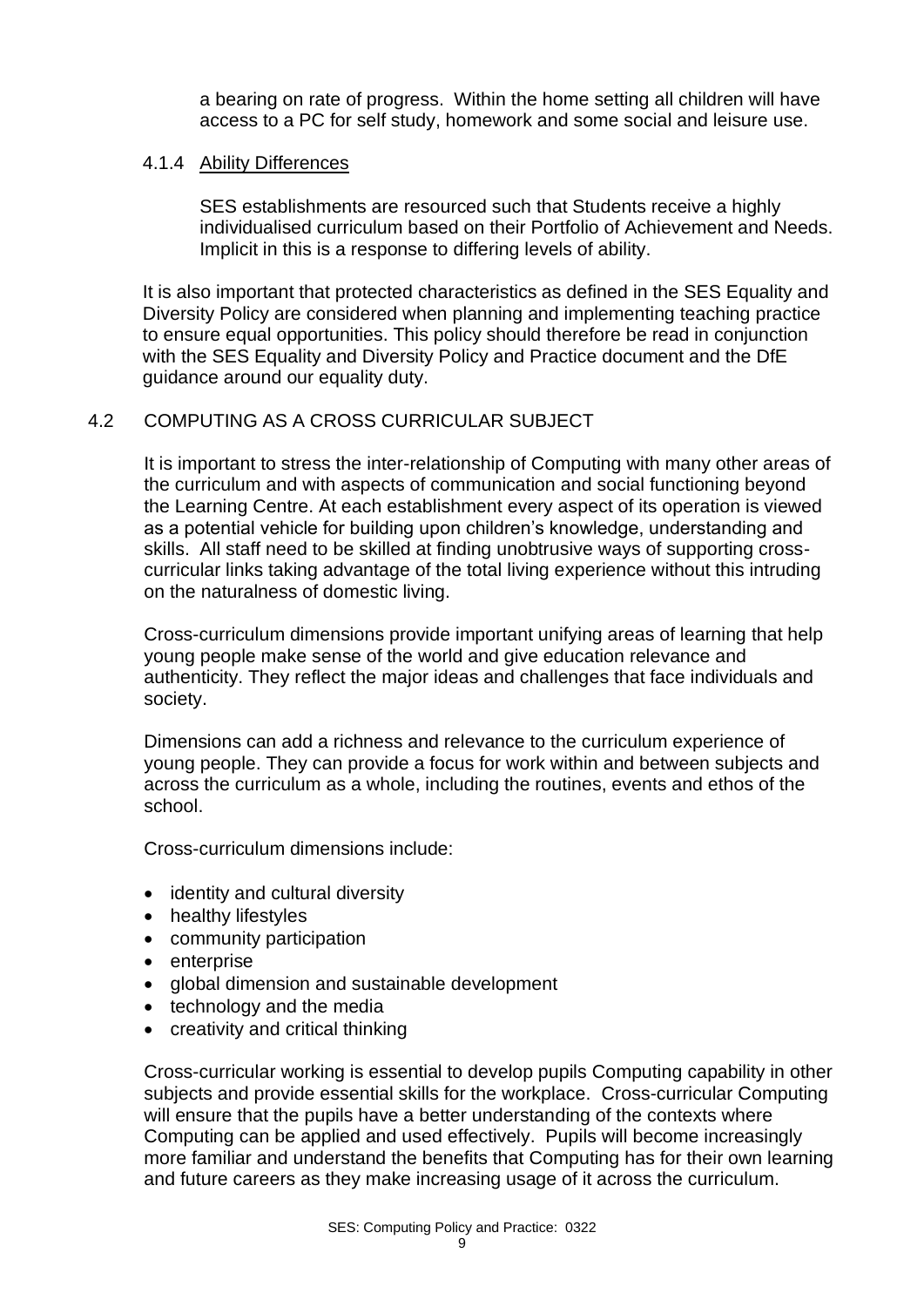# 4.3 TEACHING AND LEARNING STYLES

Key elements of teaching methods in Computing are:

- Knowledge taught directly by the adult
- Relating use of Computing to real experiences such as fieldwork
- Creative activities related to elements of the topic or theme
- Question and answer
- Individual and group enquiries
- Use of a range of technology and media for presentation and creativity
- Interactive software/apps, school based or online

Approaches to learning will to a greater or lesser extent involve an enquiry method:

- Asking questions and possibly forming hypotheses
- Planning investigations
- Finding, collecting and recording information
- Analysing and interpreting information
- Drawing conclusions
- Evaluating and organising information

Activities that enhance student skills and experiences are:

- Discussion and debate with the teacher
- Writing/drawing using a range of software
- Presentation of findings in a variety of ways to a selected group or a wider audience
- Tasks which develop knowledge, skills and understanding
- Activities should be balanced between activities which are short in duration and those which have scope for development over an extended period
- Activities should, where appropriate, use students' own interests or questions
- Activities should, where appropriate, involve both independent and co-operative work
- Activities should encourage students to become confident in the use of a range of media and equipment
- Activities should encourage students to become confident in the use of a range of new technology

#### 4.4 PRESENTATION OF WORK

At SES we believe presentation of work is vital aspect of creating a positive and stimulating environment and in enhancing student motivation and self-esteem. Presentation of work can take a wide variety of forms ranging from:

- Written format
- Recording (oral and photographic)
- Displays
- Through use of computing and digital media
- Through witness statements created pupils and adults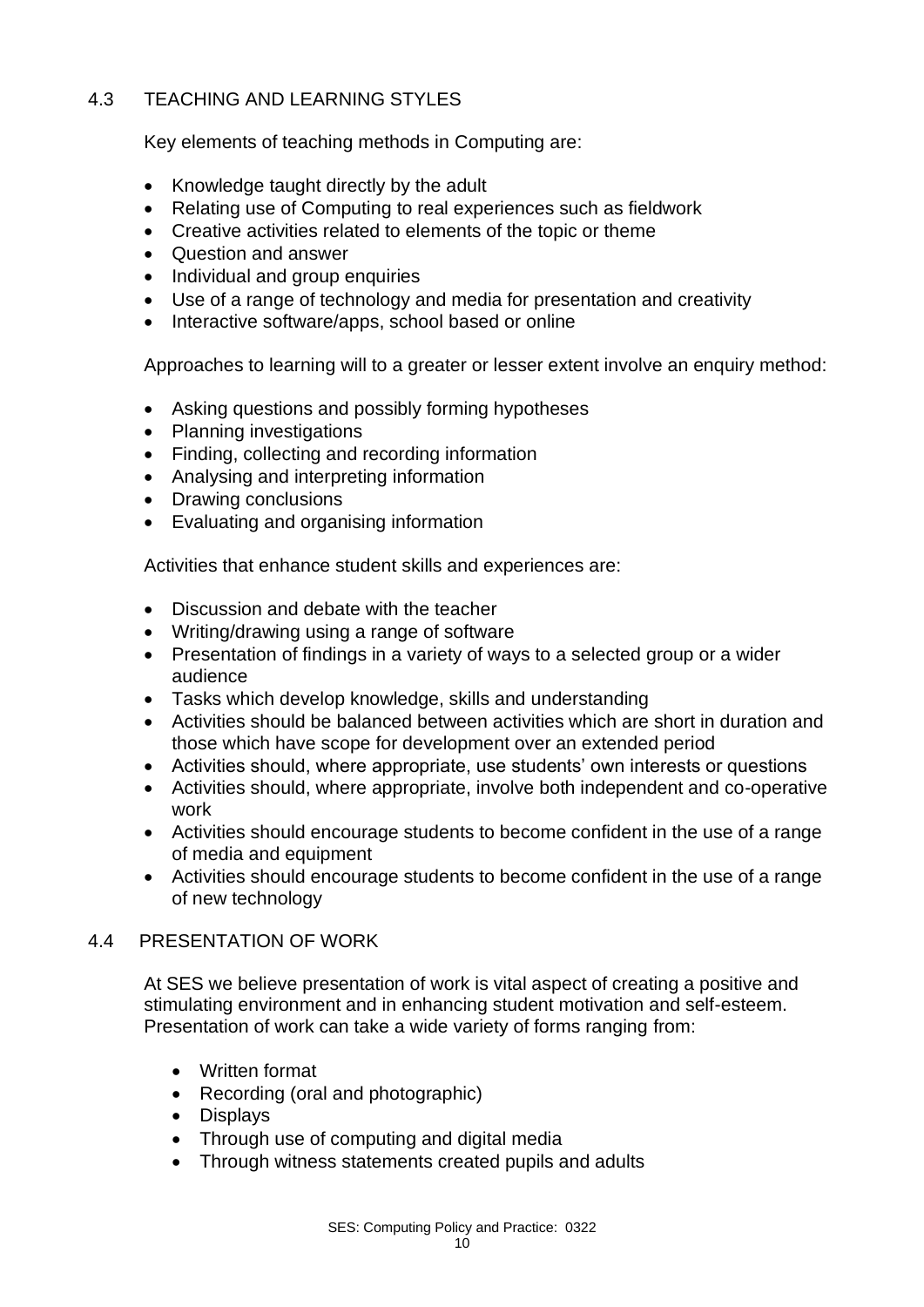Adults at SES, are expected to make a professional judgement with regards to each individual pupil's aptitude and ability in terms of facilitating presentation of work. We seek to continually implement our 'No Limits' thinking in the way we facilitate presentation of work ensuring feedback is given to support young people's continual

# 4.5 COMPUTING AS AN ACCREDITED SUBJECT

Where appropriate students can have the opportunity to undertake an appropriate ITQ qualification, working through modules of their choice as soon as they are willing and capable; this may be provided regardless of age. Decisions on accredited courses and exams will be based on students' ability and maturity as opposed to chronological age. KS4 options may include relevant and appropriate courses from a range of awarding bodies.

# 4.6 PROGRESSION IN COMPUTING

Progression in learning includes:

- An increase in knowledge, skills and understanding
- Moving from familiar to unfamiliar contexts
- Meeting needs which demand more complex or difficult solutions
- Students' awareness of their growing Computing capabilities, be it knowledge or skills

Whilst registering the ever-changing face of Computing the responsibility of all staff to ensure cross-curricular coverage is a crucial factor in planning for progression. All adults therefore need to understand how to foster students ability to use tools and information sources effectively to analyse, process and present information, and to model, measure and control external events. Key factors are:

- Using information sources and Computing to solve problems
- Developing communication and self-expression
- Using Computing tools and information sources, such as computer systems and software packages, to support learning in a variety of contexts
- Understanding the implications of Computing for working life and society

Use of Computing in lessons can be considered in three ascending stages:

- Computing can be seen as an extra item to be used in the lesson e.g. work on a computer not integrated but seen as a useful addition either to extend student understanding of a particular point or because it is fun and will increase enjoyment of the lesson.
- Computing integrated into the lesson plan e.g. Computing seen as another tool, sessions planned to make full use of this tool
- Use of Computing for tasks that could not be undertaken before and to tackle topics/themes in a different way – teachers and students partners in learning/exploration of new areas together

Therefore each teacher, to facilitate progression should be considering:

- Their own levels of expertise and accessing support if necessary
- SES: Computing Policy and Practice: 0322 • Realistic planned integration of Computing into the specialist subject area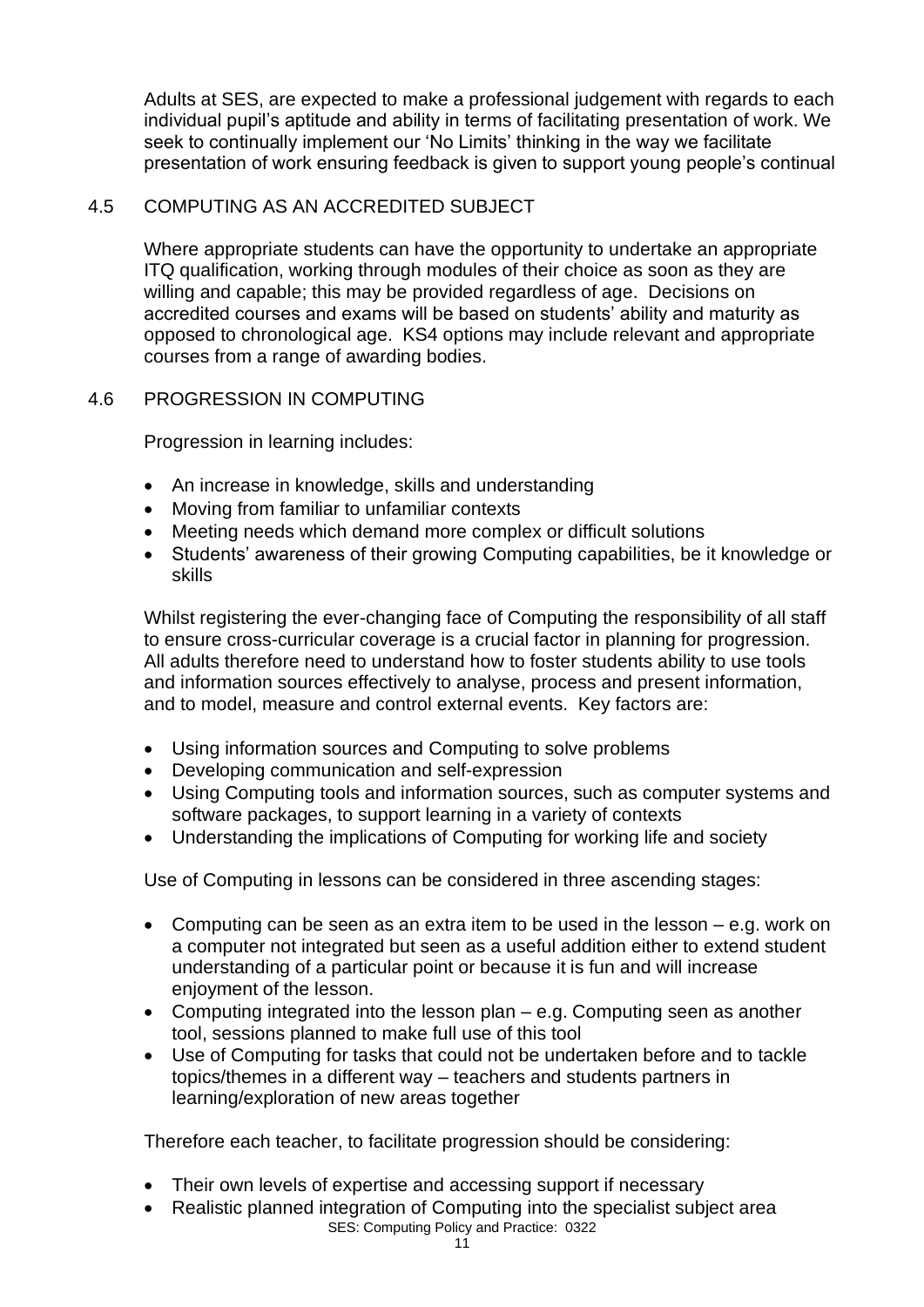#### 4.6.1 Continuity

In order to build on the experiences of every child there is continuity in the framework of the Computing NC programme of study, with students expected to know, apply and understand the matters, skills and processes specified for each Key Stage. The latest National Curriculum has significantly reduced the prescribed content, and due to the personalisation of learning at our establishments, progress and outcomes are not determined by academic year or age. Decisions about where students are taught on the framework relates to their starting points, maturity, capability and personal interests.

At SES, across both SES establishments, we are continually evolving a 'fit for purpose' assessment framework to support staff in planning for progress, and to ensure an effective, consistent and quantifiable measure of student progress.

# 4.7 DIFFERENTIATION

Students at our establishments will clearly differ in ability and teaching should take account of this by providing a range of learning situations and approaches. In addition the philosophy of SES is such that personalised learning is a cornerstone.

Computing provides wide opportunities for differentiation by:

- Resource
- Task
- Support
- Outcome
- Response

However, differentiation does not happen automatically and careful consideration of student's abilities should be taken when planning Computing learning experiences. This process involves recognising the variety of individual needs, planning to meet those needs, providing appropriate delivery and evaluating the effectiveness of the activities in order to maximise the achievements of individual students.

Differentiation should involve:

- Providing a range of equipment appropriate for different students
- Using a variety of teaching methods to elicit a particular response
- Organising the groups in different ways appropriate to particular objectives
- Setting open-ended tasks so that students can respond at their level
- Issuing different 'challenges' to different students
- Providing extension work for students with greater ability
- Allowing time for individual diagnosis, teaching and feedback

The method of assessment and reporting should provide feedback, which is appropriate to students of differing abilities. It should aid their future learning by providing knowledge but should also give them support and encouragement.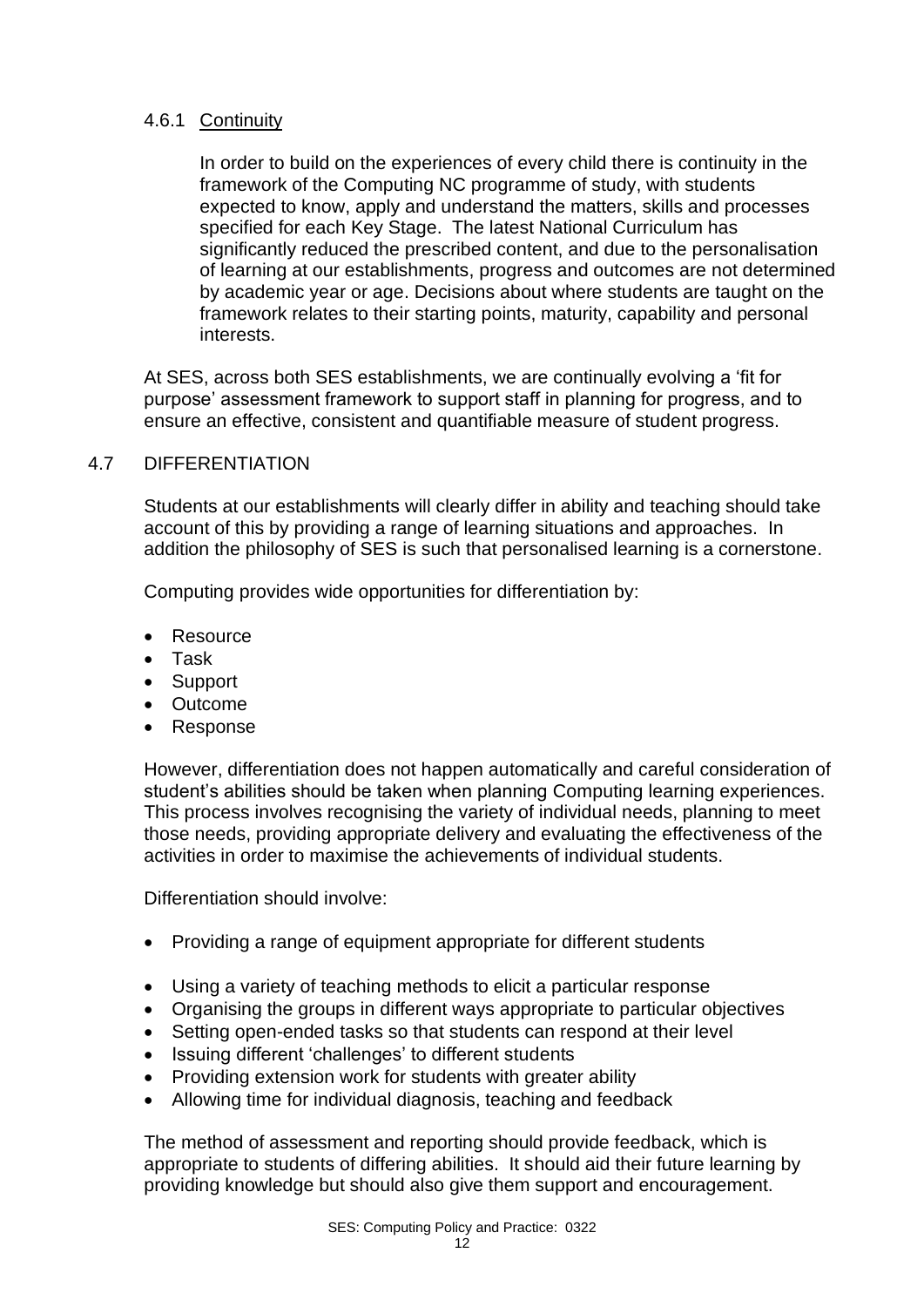More specifically, the teacher should consider:

- Resources reading levels and ease of use
- Availability of a range of media/software
- Availability of a range of support equipment
- Simplified software guides
- Provision of a variety of tasks to cover the main content area
- Take account of time available to support individuals/group
- Other adult/student support
- Student/student support e.g. pairing
- On screen help and support
- Various ways of praising achievement

#### 4.8 ASSESSMENT AND RECORDING

Assessment is part of an ongoing process that informs future planning and subsequent learning. All assessments should take account of:

- Computing skills, knowledge and understanding acquired
- The context of the activity
- The purpose of the activity

Effective formative and summative assessment:

- is embedded in planning, teaching and learning
- requires a shared understanding of learning objectives and success criteria between teacher and learner
- draws on evidence of learners' achievement and progress from a wide range of contexts within and beyond the classroom
- values information that teachers retain in their heads, as well as concrete evidence produced by learners
- is based on evidence generated in the course of continuous teaching and learning, engagement with learners through observation, discussion, questioning, and review and analysis of work
- helps to shape and refine future teaching and learning, and to personalise the experience of individual learners
- provides the basis for discussions with learners themselves, their parents/carers and with other professionals about their strengths, areas for development and future learning targets
- is the foundation upon which periodic assessment can be based
- recognises and celebrates learners' progress in the light of their previous performance and motivates them to improve further
- promotes independence and self-motivation
- develops the capacity for peer and self-assessment among learners.

Assessment is a continuous process and testing and accreditation are built in at various stages of a students development.

Any system of evaluation and assessment should:

• Identify what has been taught and learnt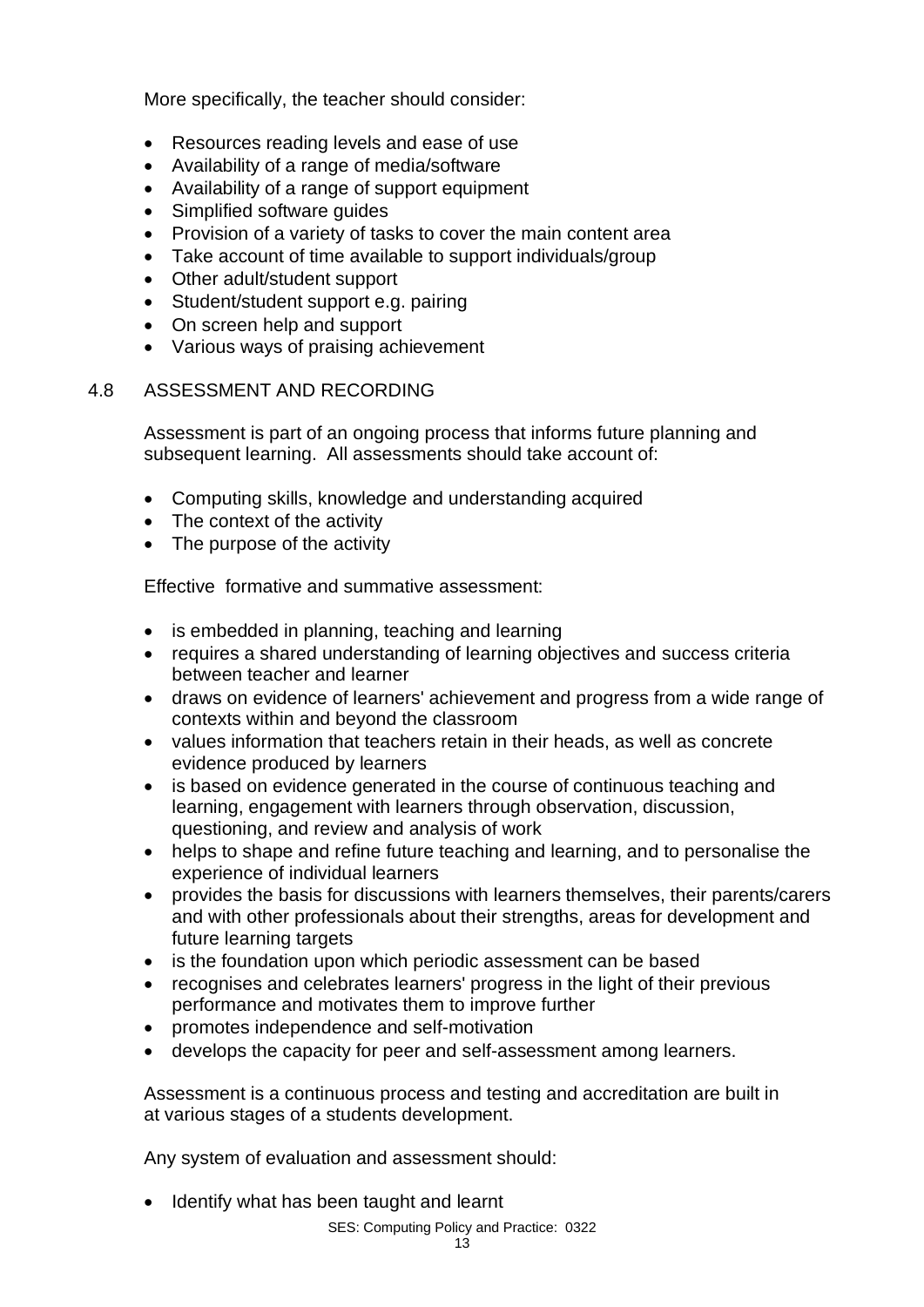- Monitor students progress in each
- Monitor students progress in cross-curricular elements
- Establish students' needs as a basis for further planning and teaching.

Student involvement in the assessment and evaluation process is critical.

Evidence can be gleaned from:

- Observing
- Questioning and listening
- Discussion
- Written work, audio and video tape recording, drawings, charts, etc.
- Specific assessments tied to curriculum materials.

#### 4.8.1 The marking of students work

Teachers' responses to students' work should be positive, encouraging, sympathetic, honest and appropriate. Marking should be completed in a pragmatic way, as appropriate to the needs of the student and whenever possible completed in their presence. Further areas of study can then be negotiated with the student.

- Students should be made aware of the assessment criteria being employed, particularly before tackling new situations and subsequently when marking work
- Students should, as a result of the interaction, be aware of the next steps in their learning
- It is sometimes useful for students to respond to each others work

#### 4.8.2 Record Keeping

Records are kept in the form of long term planning (Curriculum Overview), Medium Term Planning (unit objectives) and short term planning (detailed planning of learning episodes). A record of progress is evident in the ongoing feedback (verbal and written) between adult and pupil. Where appropriate an evidence base is collated for an episode of learning this can take various forms e.g.files, exercise books, scrap books, digital media files.

#### 4.8.3 Individual Programmes

- The Portfolio of Achievement and Needs of each student will inform the global priority targets to be addressed for the child.
- More detailed educational objectives will be identified by Learning Centre staff and students, and negotiated targets reached.
- Targets set will be specific, measurable, attainable, realistic and time related.
- Targets will always be compatible with the requirements of the National Curriculum and/or Portfolio of Achievement and Needs

#### 4.8.4 Competency Award

SES has devised a Network Competency Award for the use of computers.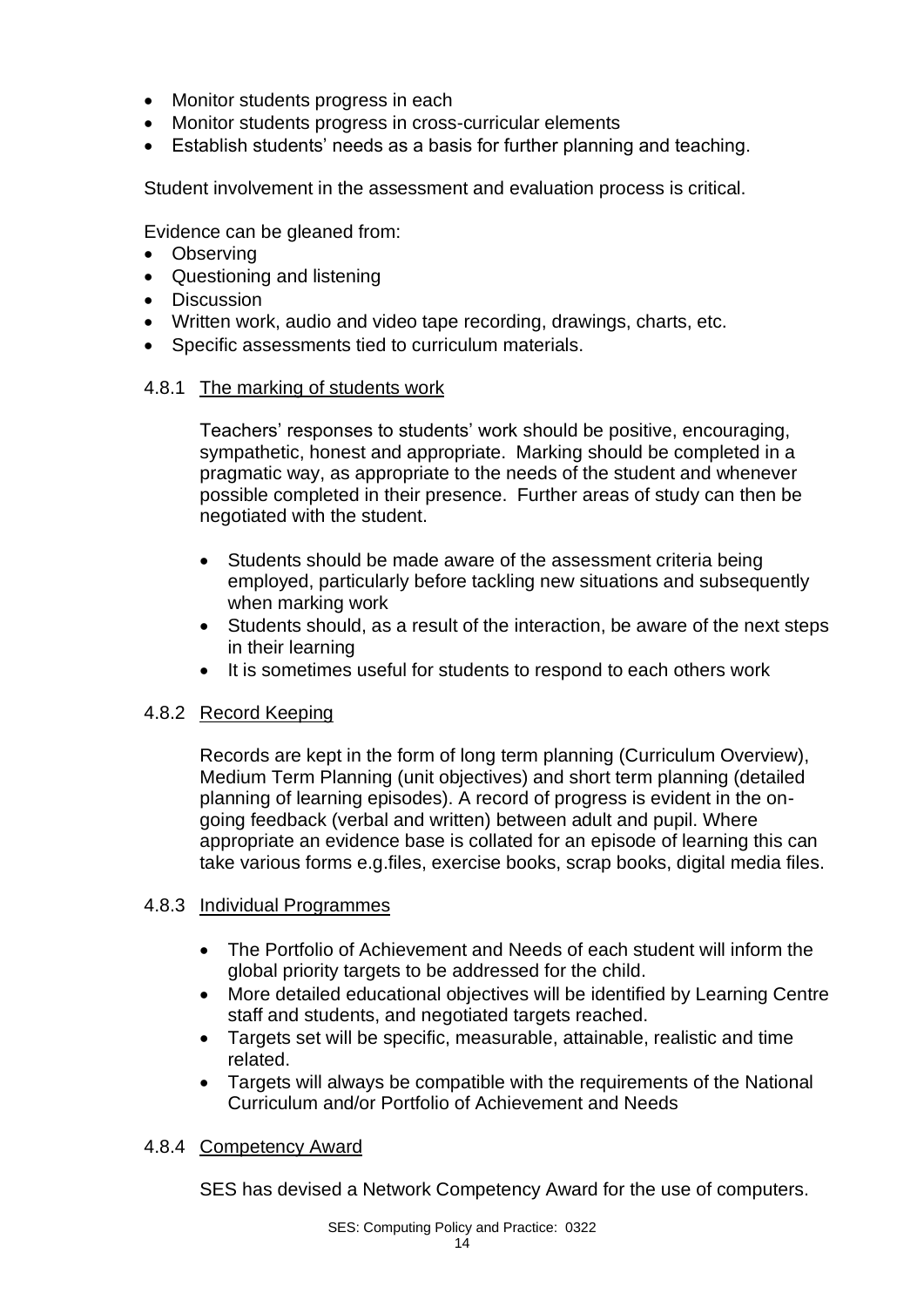- All students are expected to have passed the Network Competency Test by the time of their initial review
- A members of staff will assess when a child has achieved the requirements of the Competency Award
- As the standard is successfully achieved, the child receives a Certificate of Competency, a copy of which goes into his Portfolio of Achievements and Needs folder
- Until the Competency Award is passed, staff should use their professional judgement about the amount of unsupervised access given to students with limited knowledge and the MacBook remains the responsibility of the staff team
- Even beyond this point staff may deem it necessary to monitor the level of unsupervised access to laptops

# 4.9 STAFF DEVELOPMENT

Unlike many other subjects Computing advances at an exponential rate and its expansion in, and impact on, all walks of life grows unabated. The combination of these two factors, together with its cross-curricular nature, raise issues with regard to the progression and development of staff skills far beyond that of other subject areas. SES identifies and recognises this challenge. We respond to this from the outset in respect of appointment criteria as well as attention to the importance of increasing the Computing capability of staff via the Staff Support and Development Programme. All staff have a dedicated laptop for their use.

# **5 SMSC AND BRITISH VALUES IN COMPUTING**

At SES we believe the development of SMSC and promotion of British Values, should be embedded within all areas of teaching and learning across both the school and residential setting. This policy should be read in conjunction with the Spiritual, Moral, Cultural and Social Policy and Practice document and the British Values Policy and Practice Document.

#### 5.1 SMSC

At SES we develop SMSC in many aspects of the curriculum through ensuring opportunities for SMSC development are extensive and frequent. These opportunities are reflected in planning documents as well as in outcomes for pupils.

Examples of SMSC development within Computing are:

#### **Spiritual**

- Independent time, allowing pupils to explore the use of digital technology at a self directed pace and free from external pressures.
- Pupils are encouraged to create and express ideas using IT for example; in presentation, recording or communication.
- Pupils are encouraged to express their thoughts and feelings when coming across communicated media.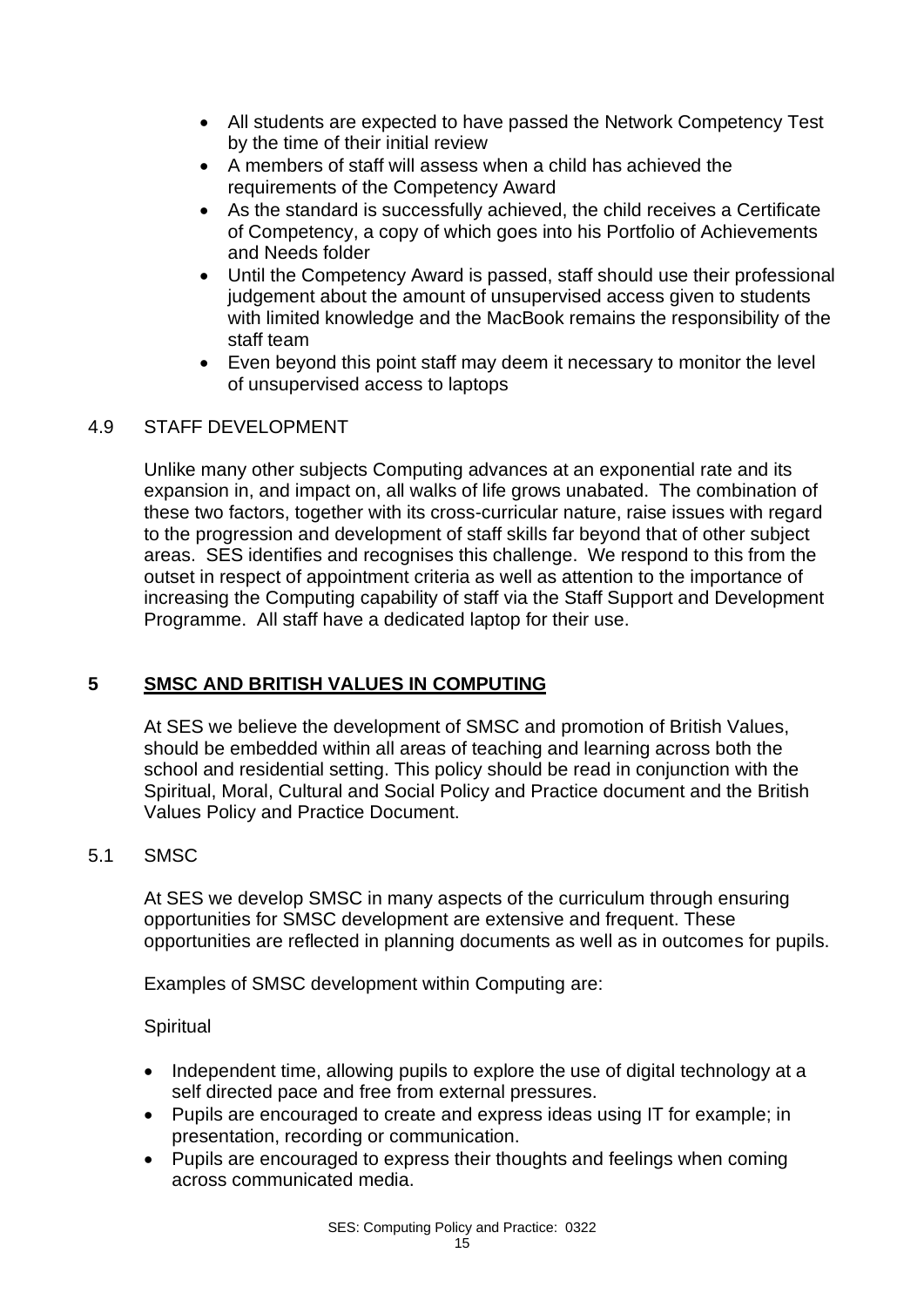# **Moral**

- A variety of media can be explored giving value to discussion and on-going development of a knowledge base.
- Competency testing and regular supervision of usage provides on-going support and assists in shaping and developing each individuals' 'moral compass'
- Pupils are encouraged to explore moral and ethical themes within the contexts of their own lives.

#### Social

- Through computing teamwork and cooperation can be promoted through a range of differentiated learning activities.
- Pupils are encouraged to build networks, locally, nationally and internationally supported by relevant software and web based applications.
- Pupils are offered the opportunity to explore the manner in which computing has helped shape our society and locality.
- Independent and self-reliance is promoted through supported self regulation of access to computing/ digital technology devices.

# **Cultural**

- Through the study of computing learners are able to identify and participate in the development and creation of an on-going digital culture.
- The use of computing and its historic development can be used to assist in developing an understanding of cultural influence.
- Understanding that use of computing devices and key principles of computing have shaped the world and country that we live in.

# 5.2 BRITISH VALUES

Promotion of British values is an integral part of life at SES. We believe that the promotion of such values should be inherent in teaching and learning as well as in the wider community. We fundamentally believe that the promotion of British Values is an essential strategy in preventing radicalisation. This document should therefore be read in conjunction with our Radicalisation Policy and Practice document. Examples of the promotion of British values within Computing are:

# Rule of Law

- Pupils are offered the opportunity to explore themes relating to rule of the law and supported in considering the importance of rules and laws in respect of use of Information Technology and E-Safety.
- Whilst studying Computing, personalised rules and expectations are worked towards with supported understanding of potential consequences.

# **Democracy**

• In Computing, pupils are offered the opportunity to take an active part in their personalised agreements.